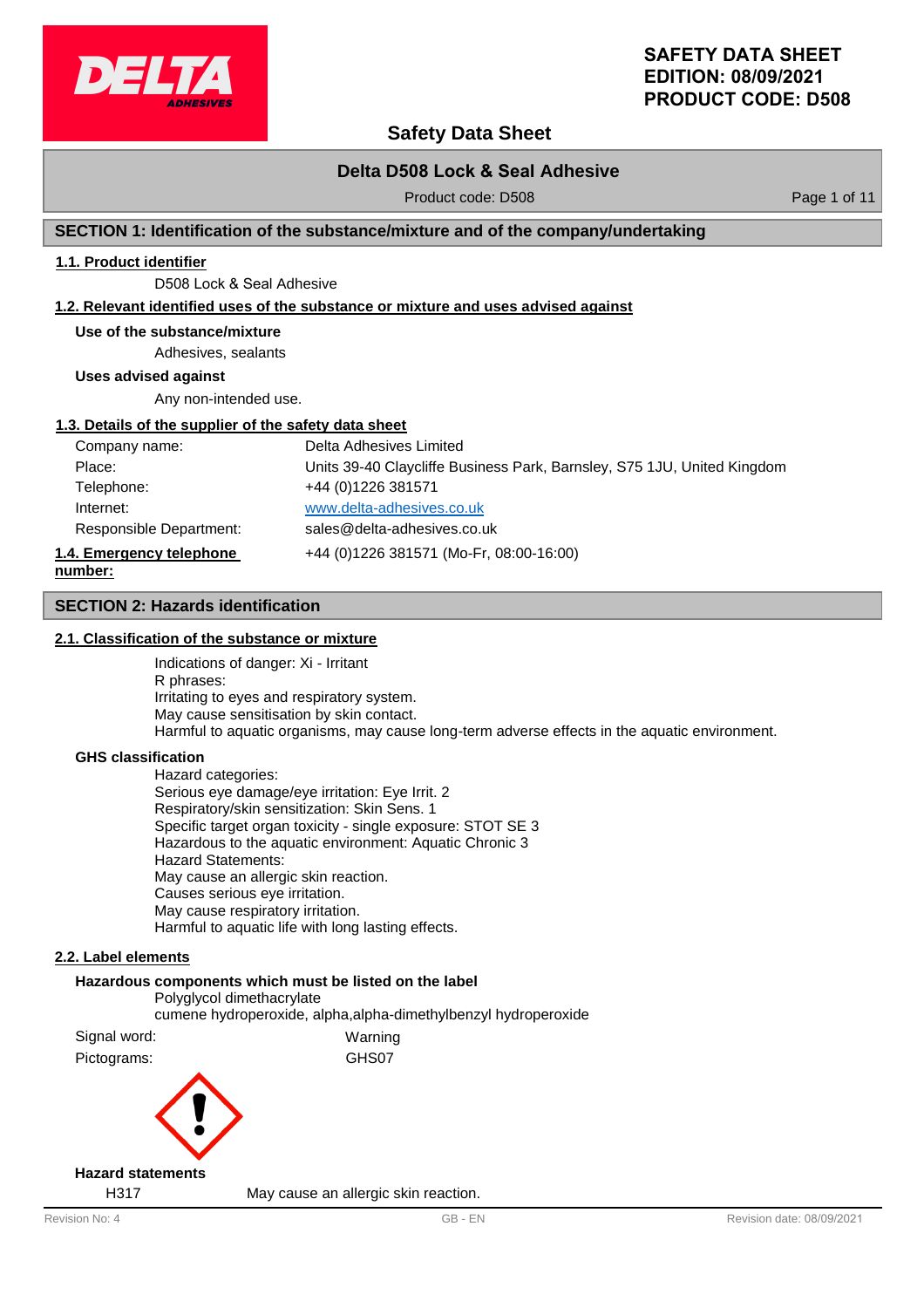

# **Safety Data Sheet**

# **Delta D508 Lock & Seal Adhesive**

Product code: D508 Product code: 0508

| H <sub>3</sub> 19 | Causes serious eye irritation. |
|-------------------|--------------------------------|
| .                 |                                |

H335 May cause respiratory irritation.<br>H412 Harmful to aquatic life with long

Harmful to aquatic life with long lasting effects.

### **Precautionary statements**

| P273             | Avoid release to the environment.                                          |
|------------------|----------------------------------------------------------------------------|
| P <sub>280</sub> | Wear protective gloves/protective clothing/eye protection/face protection. |
| P333+P313        | If skin irritation or rash occurs: Get medical advice/attention.           |
| P312             | Call a POISON CENTER/doctor if you feel unwell.                            |
| P337+P313        | If eye irritation persists: Get medical advice/attention.                  |
| P <sub>501</sub> | Dispose of contents/container to in accordance with official regulations.  |

# **2.3. Other hazards**

No information available.

# **SECTION 3: Composition/information on ingredients**

# **3.2. Mixtures**

# **Hazardous components**

| EC No           | Chemical name                                                                                                                                  | Quantity    |
|-----------------|------------------------------------------------------------------------------------------------------------------------------------------------|-------------|
| CAS No          | Classification                                                                                                                                 |             |
| Index No        | GHS classification                                                                                                                             |             |
| <b>REACH No</b> |                                                                                                                                                |             |
|                 | Polyglycol dimethacrylate                                                                                                                      | $85 - 90 %$ |
| 25852-47-5      | R43-52-53                                                                                                                                      |             |
|                 | Skin Sens. 1, Aquatic Chronic 3; H317 H412                                                                                                     |             |
| 221-950-4       | propylidynetrimethyl trimethacrylate                                                                                                           | $5 - 10%$   |
| 3290-92-4       | Xi - Irritant R36/38                                                                                                                           |             |
|                 | Eye Irrit. 2, Skin Irrit. 2; H319 H315                                                                                                         |             |
| 201-254-7       | cumene hydroperoxide, alpha, alpha-dimethylbenzyl hydroperoxide                                                                                | $1 - 5%$    |
| 80-15-9         | O - Oxidizing, T - Toxic, C - Corrosive, Xn - Harmful, N - Dangerous for the environment<br>R7-23-21/22-48/20/22-34-51-53                      |             |
| 617-002-00-8    | Org. Perox. E, Acute Tox. 3, Acute Tox. 4, Acute Tox. 4, STOT RE 2, Skin Corr. 1B,<br>Aquatic Chronic 2; H242 H331 H312 H302 H373 ** H314 H411 |             |
| 204-055-3       | 2'-Phenylacetohydrazide                                                                                                                        | < 1 %       |
| 114-83-0        | T - Toxic, Xi - Irritant R25-36/37/38-43                                                                                                       |             |
|                 | Acute Tox. 3, Eye Irrit. 2, STOT SE 3, Skin Irrit. 2, Skin Sens. 1; H301 H319 H335 H315<br>H317                                                |             |

Full text of R and H phrases: see Section 16.

### **Further Information**

Product does not contain listed SVHC substances.

# **SECTION 4: First aid measures**

# **4.1. Description of first aid measures**

#### **General information**

In case of accident or if you feel unwell, seek medical advice immediately (show safety data sheet if possible).

#### **After inhalation**

Remove victim to fresh air and keep at rest in a position comfortable for breathing. In case of irritation of the respiratory tract seek medical advice.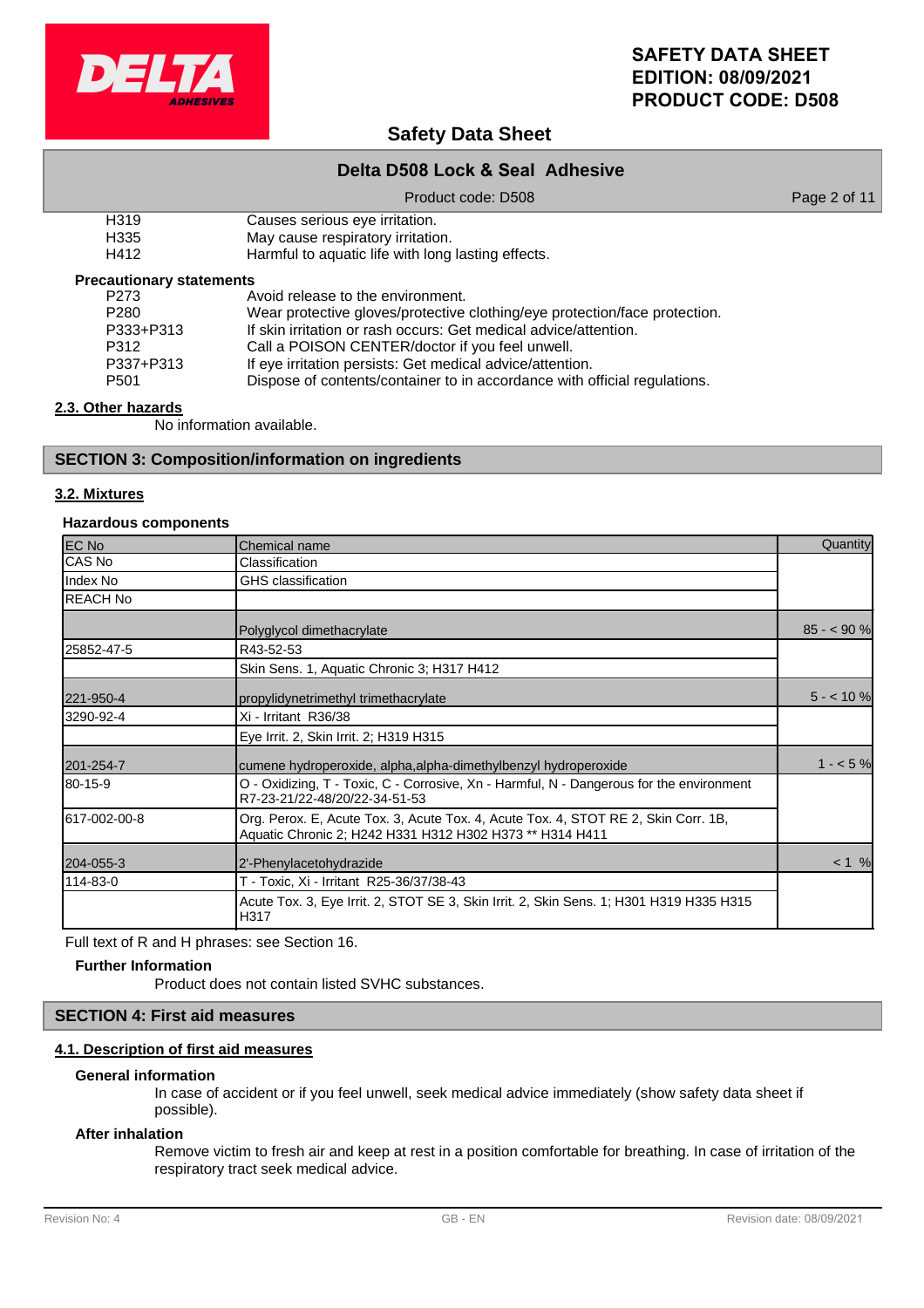

# **Safety Data Sheet**

# **Delta D508 Lock & Seal Adhesive**

Product code: D508 Product code: Page 3 of 11

#### **After contact with skin**

After contact with skin, wash immediately with plenty of water and soap. If skin irritation or rash occurs: Get medical advice/attention.

#### **After contact with eyes**

Rinse cautiously with water for several minutes. Remove contact lenses, if present and easy to do. Continue rinsing. In case of troubles or persistent symptoms, consult an ophthalmologist.

#### **After ingestion**

Rinse mouth immediately and drink large quantities of water. In all cases of doubt, or when symptoms persist, seek medical advice.

#### **4.2. Most important symptoms and effects, both acute and delayed**

No information available.

#### **4.3. Indication of any immediate medical attention and special treatment needed**

Treat symptomatically.

#### **SECTION 5: Firefighting measures**

#### **5.1. Extinguishing media**

# **Suitable extinguishing media**

Dry extinguishing powder. Foam. Water spray. Carbon dioxide (CO2).

#### **Unsuitable extinguishing media**

High power water jet.

#### **5.2. Special hazards arising from the substance or mixture**

Can be released in case of fire: Carbon monoxide. Carbon dioxide (CO2). Nitrogen oxides (NOx).

### **5.3. Advice for firefighters**

Wear a self-contained breathing apparatus and chemical resistant suit. In case of fire and/or explosion do not breathe fumes.

#### **Additional information**

Collect contaminated fire extinguishing water separately. Do not allow entering drains or surface water. Use water spray/stream to protect personnel and to cool endangered containers.

#### **SECTION 6: Accidental release measures**

#### **6.1. Personal precautions, protective equipment and emergency procedures**

Provide adequate ventilation.

Do not breathe gas/vapour/spray. Avoid contact with skin, eye and clothing. Wear personal protection equipment. (refer to chapter 8)

#### **6.2. Environmental precautions**

Do not empty into drains or the aquatic environment. Prevent spreading over great surfaces (e.g. by damming or installing oil booms). In case of leakage into waters, ground or the drainage system, the appropriate authorities must be informed.

#### **6.3. Methods and material for containment and cleaning up**

Absorb with liquid-binding material (e.g. sand, diatomaceous earth, acid- or universal binding agents). Ventilate affected area.

Treat the assimilated material according to the section on waste disposal.

Clear contaminated area thoroughly.

#### **6.4. Reference to other sections**

See protective measures under point 7 and 8.

### **SECTION 7: Handling and storage**

#### **7.1. Precautions for safe handling**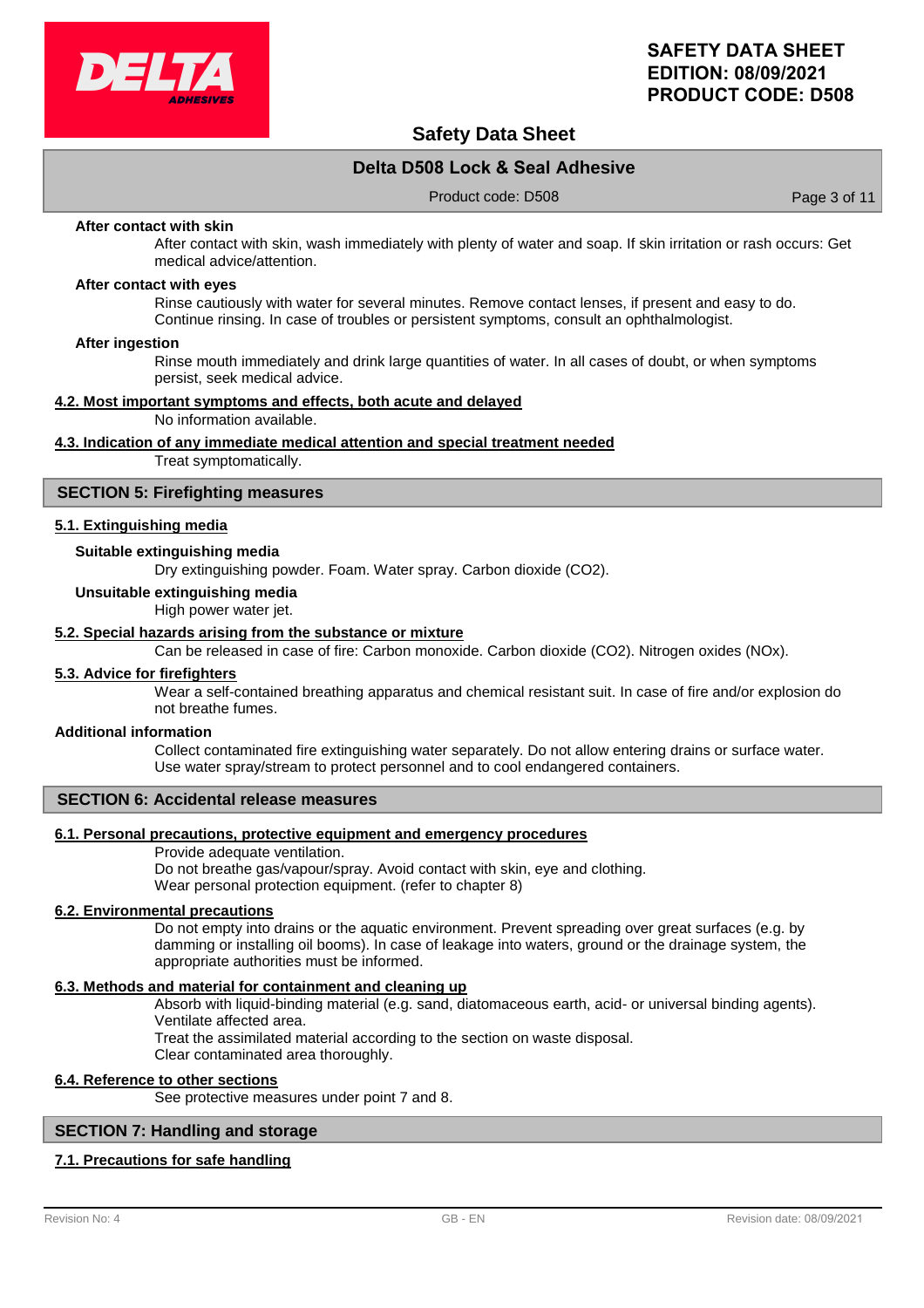

# **Safety Data Sheet**

# **Delta D508 Lock & Seal Adhesive**

Product code: D508 Product 2008

#### **Advice on safe handling**

Provide adequate ventilation. Wear suitable protective clothing. ( Refer to chapter 8. )

#### **Advice on protection against fire and explosion**

In case of fire and/or explosion do not breathe fumes. Usual measures for fire prevention.

#### **Further information on handling**

Do not breathe gas/vapour/spray. Avoid contact with skin, eye and clothing.

#### **7.2. Conditions for safe storage, including any incompatibilities**

#### **Requirements for storage rooms and vessels**

Keep container tightly closed in a cool, well-ventilated place. Keep container dry.

#### **Advice on storage compatibility**

Do not store together with: Radioactive substances. Infectious substances. Organic peroxides. Oxidizing solids. Oxidizing liquids. Pyrophoric liquids and solids. flammable substances. Substances or mixtures which, in contact with water emit flammable gases. Non-combustible toxic substances.

#### **Further information on storage conditions**

Protect against: Light. UV-radiation/sunlight. heat. cooling. moisture.

# **7.3. Specific end use(s)**

No information available.

# **SECTION 8: Exposure controls/personal protection**

# **8.1. Control parameters**

#### **Additional advice on limit values**

To date, no national limit values exist.

### **8.2. Exposure controls**



#### **Appropriate engineering controls**

In case of open handling, use devices with built-in suction where possible. If suction of the immediate vicinity is impossible or insufficient, adequate airing of the working place must be ensured.

#### **Protective and hygiene measures**

Always close containers tightly after the removal of product. Do not eat, drink, smoke or sneeze at the workplace. Wash hands before breaks and at the end of work. Remove contaminated clothing immediatley and dispose off safely. Wash contaminated clothing prior to re-use. Used working clothes should not be used outside the work area. Street clothing should be stored seperately from work clothing.

#### **Eye/face protection**

Suitable eye protection: Tightly sealed safety glasses. DIN EN 166

#### **Hand protection**

Pull-over gloves of rubber. DIN EN 374 Suitable material: (Breakthrough time >= 480 min, penetration time (maximum wearing period): 160 min) CR (polychloroprenes, Chloroprene rubber). (0,5 mm) NBR (Nitrile rubber). (0,35 mm) FKM (fluororubber). (0,4 mm) PVC (Polyvinyl chloride). (0,5 mm) Butyl rubber. (0,5 mm) Before using check leak tightness / impermeability. In case of reutilization, clean gloves before taking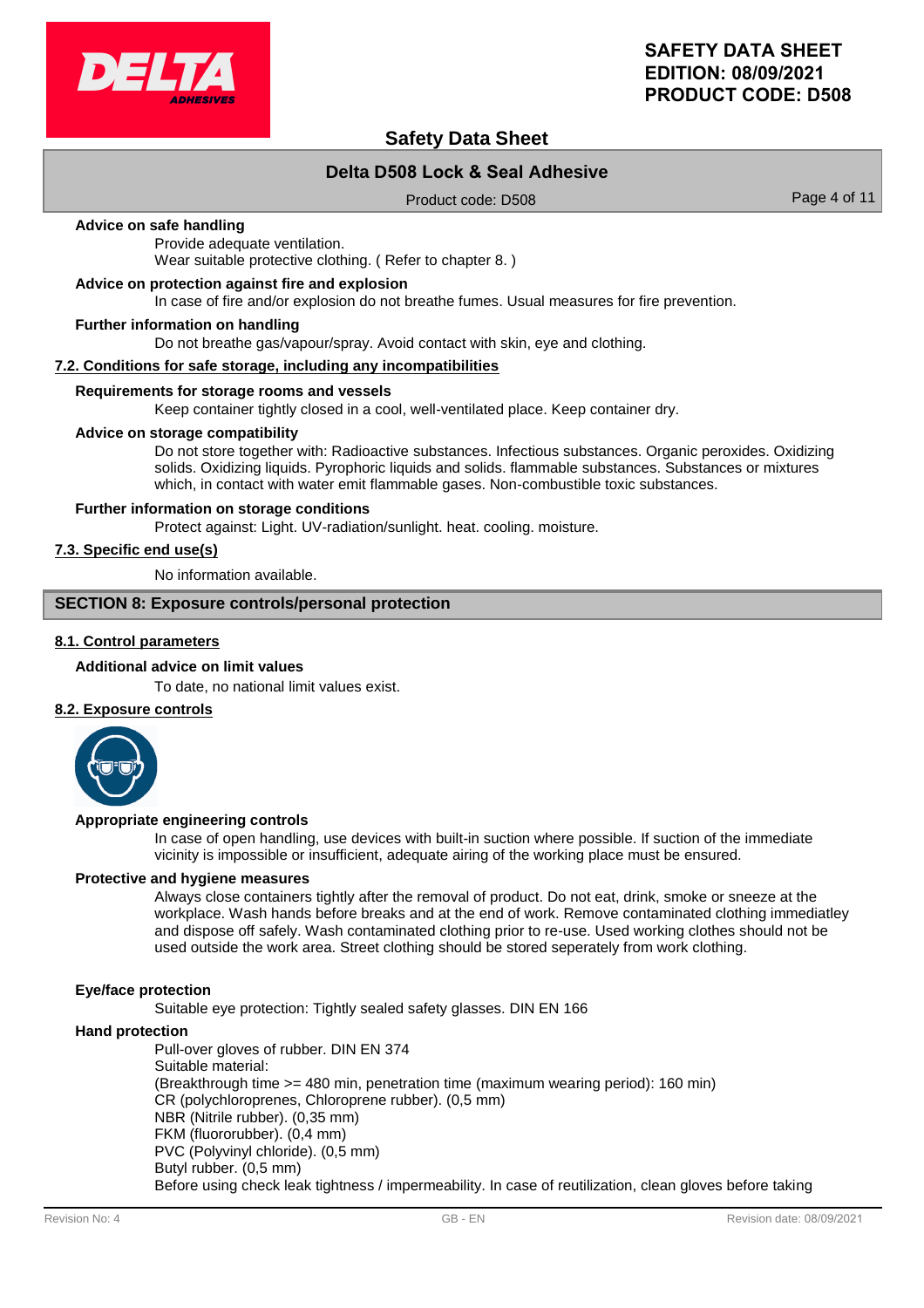

# **Safety Data Sheet**

# **Delta D508 Lock & Seal Adhesive**

Product code: D508 Product code: 0.508

off and store in well-aired place. In the cases of special applications, it is recommended to check the chemical resistance with the manufacturer of the gloves.

#### **Skin protection**

Suitable protection of the body: Lab apron.

# **Respiratory protection**

Respiratory protection required in case of: insufficient ventilation. Generation/formation of aerosols Generation/formation of mist Suitable respiratory protective equipment: Combination filter device (DIN EN 141).. Type : A / P2/P3 The filter class must be suitable for the maximum contaminant concentration (gas/vapour/aerosol/particulates) that may arise when handling the product. If the concentration is exceeded, closed-circuit breathing apparatus must be used!

### **Environmental exposure controls**

Do not empty into drains or the aquatic environment.

# **SECTION 9: Physical and chemical properties**

### **9.1. Information on basic physical and chemical properties**

| Physical state: | liquid         |
|-----------------|----------------|
| Colour:         | Blue           |
| Odour:          | characteristic |

|                                          |                                                                                                                            | <b>Test method</b> |
|------------------------------------------|----------------------------------------------------------------------------------------------------------------------------|--------------------|
| pH-Value:                                | not determined                                                                                                             |                    |
| Changes in the physical state            |                                                                                                                            |                    |
| Melting point:                           | not determined                                                                                                             |                    |
| Initial boiling point and boiling range: | not determined                                                                                                             |                    |
| Flash point:                             | not determined                                                                                                             |                    |
| <b>Explosive properties</b><br>none/none |                                                                                                                            |                    |
| Lower explosion limits:                  | not determined                                                                                                             |                    |
| Upper explosion limits:                  | not determined                                                                                                             |                    |
| <b>Oxidizing properties</b><br>none/none |                                                                                                                            |                    |
| Vapour pressure:                         | not determined                                                                                                             |                    |
| Density:                                 | not determined                                                                                                             |                    |
| Viscosity / dynamic:                     | not determined                                                                                                             |                    |
| Solvent content:                         | <2% - Data concerning the Directive<br>1999/13/EC on the limitation of emissions of<br>volatile organic compounds (VOC-RL) |                    |
| 9.2. Other information                   |                                                                                                                            |                    |

No information available.

# **SECTION 10: Stability and reactivity**

# **10.1. Reactivity**

No information available.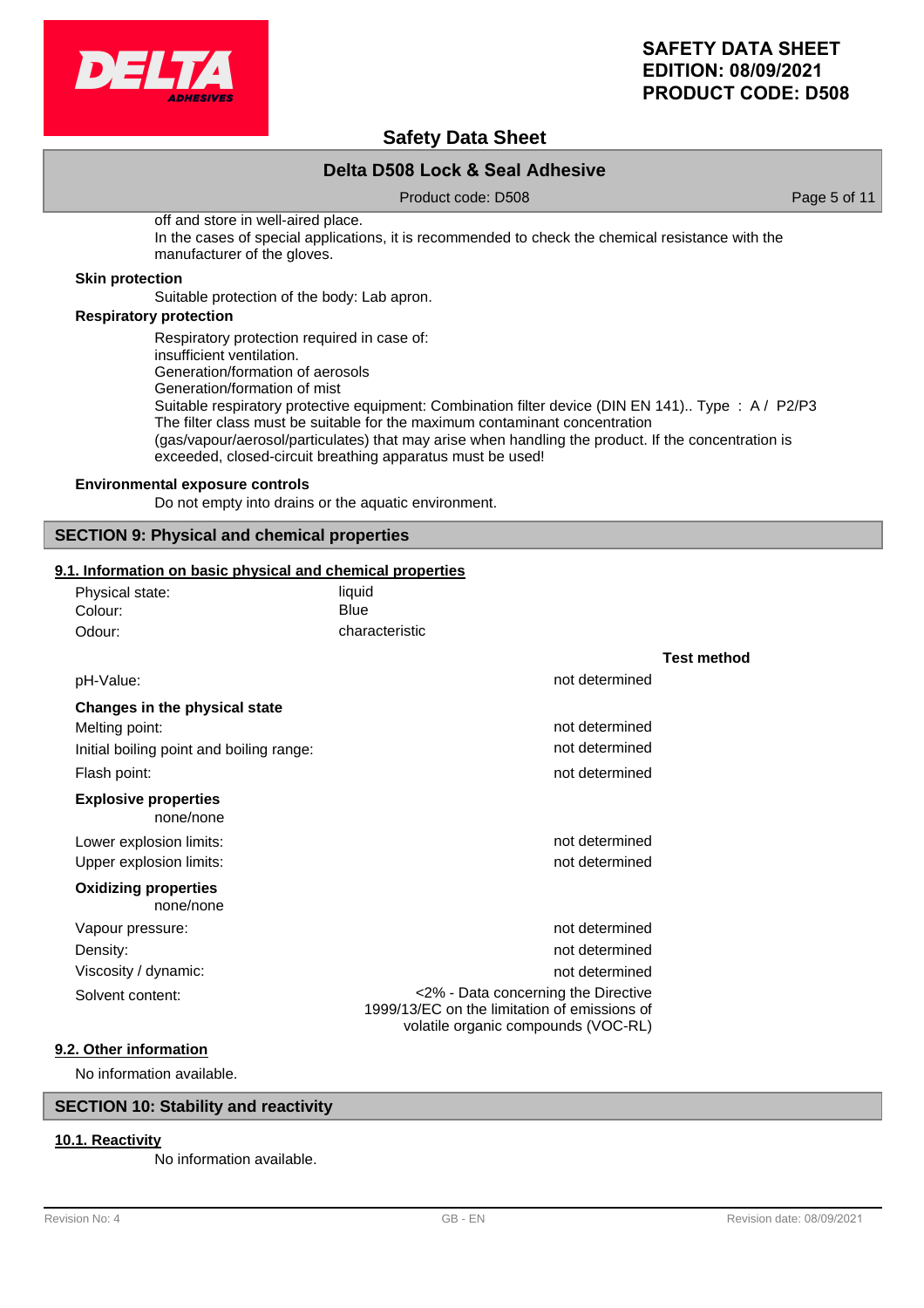

# **Safety Data Sheet**

# **Delta D508 Lock & Seal Adhesive**

Product code: D508 Product code: 0.508

### **10.2. Chemical stability**

Stable under normal storage and handling conditions.

### **10.3. Possibility of hazardous reactions**

Materials to avoid: Strong acid. Oxidizing agents, strong. Alkalis (alkalis), concentrated.

### **10.4. Conditions to avoid**

Protect against: Light. UV-radiation/sunlight. heat. cooling. moisture.

#### **10.5. Incompatible materials**

Materials to avoid: Strong acid. Oxidizing agents, strong. Alkalis (alkalis), concentrated.

#### **10.6. Hazardous decomposition products**

Can be released in case of fire: Carbon monoxide. Carbon dioxide (CO2). Nitrogen oxides (NOx).

### **SECTION 11: Toxicological information**

#### **11.1. Information on toxicological effects**

#### **Toxicocinetics, metabolism and distribution**

No information available.

#### **Acute toxicity**

Based on available data, the classification criteria are not met.

# **Acute toxicity**

| CAS No    | Chemical name                                                   |            |             |         |                      |  |
|-----------|-----------------------------------------------------------------|------------|-------------|---------|----------------------|--|
|           | <b>Exposure routes</b>                                          | Method     | Dose        | Species | Source               |  |
| 3290-92-4 | propylidynetrimethyl trimethacrylate                            |            |             |         |                      |  |
|           | loral                                                           | LD50       | >2000 mg/kg | Rat.    | <b>IECHA Dossier</b> |  |
|           | dermal                                                          | LD50       | >2000 mg/kg | Rabbit. | <b>ECHA Dossier</b>  |  |
| 80-15-9   | cumene hydroperoxide, alpha, alpha-dimethylbenzyl hydroperoxide |            |             |         |                      |  |
|           | loral                                                           | LD50       | 382 mg/kg   | Rat.    | IIUCLID              |  |
|           | dermal                                                          | LD50       | 500 mg/kg   | Rat.    | <b>IRTECS</b>        |  |
|           | inhalative (4 h) vapour                                         | LC50       | (200) mg/l  | Mouse.  | <b>IIUCLID</b>       |  |
|           | inhalative aerosol                                              | <b>ATE</b> | $0.5$ mg/l  |         |                      |  |
| 114-83-0  | 2'-Phenylacetohydrazide                                         |            |             |         |                      |  |
|           | loral                                                           | LD50       | $270$ mg/kg | Mouse.  |                      |  |
|           |                                                                 |            |             |         |                      |  |

#### **Irritation and corrosivity**

Causes serious eye irritation.

#### **Sensitising effects**

May cause an allergic skin reaction. (Polyglycol dimethacrylate), (2'-Phenylacetohydrazide)

Respiratory or skin sensitisation:

People who suffer from skins problems, asthma, allergies, chronic or recurring respiratory illnesses must not be deployed in processes, which use this substance.

#### **STOT-single exposure**

May cause respiratory irritation. (2'-Phenylacetohydrazide)

# **Severe effects after repeated or prolonged exposure**

Based on available data, the classification criteria are not met. propylidynetrimethyl trimethacrylate:

Chronic oral toxicity (45d, Rat.) NOAEL = >900 mg/kg(bw)/day; literature infomation: ECHA Dossier

cumene hydroperoxide, alpha,alpha-dimethylbenzyl hydroperoxide: Subchronic inhalative toxicity (Rat.) NOAEC = 31 mg/m3; literature infomation: ECHA Dossier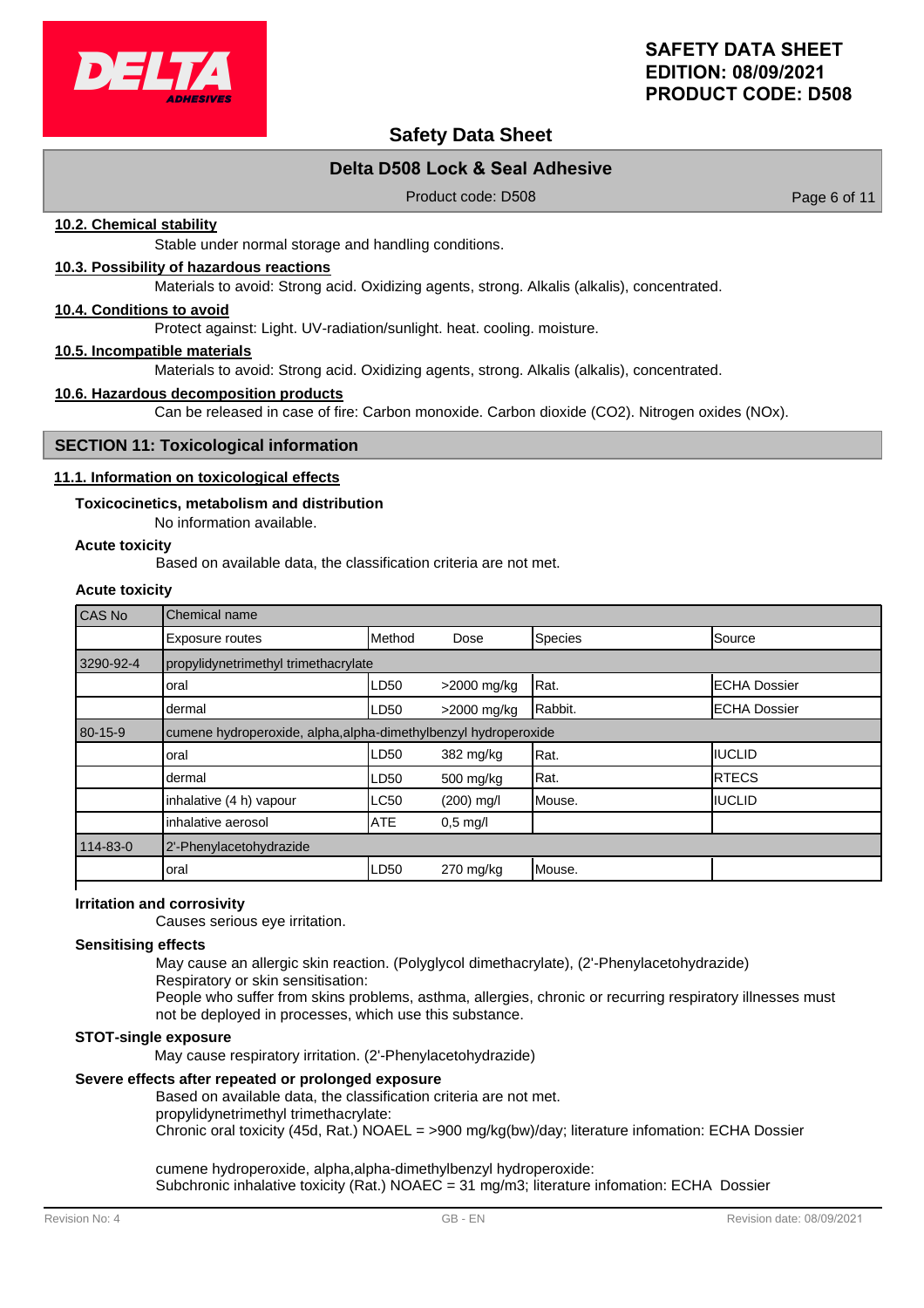

# **Safety Data Sheet**

# **Delta D508 Lock & Seal Adhesive**

Product code: D508 Product code: Page 7 of 11

### **Carcinogenic/mutagenic/toxic effects for reproduction**

Based on available data, the classification criteria are not met. propylidynetrimethyl trimethacrylate:

In-vitro mutagenicity:

OECD Guideline 471 (Bacterial Reverse Mutation Assay) = negative. literature infomation: ECHA Dossier OECD Guideline 476 (In vitro Mammalian Cell Gene Mutation Test) = negative. literature infomation: ECHA Dossier

OECD Guideline 473 (In vitro Mammalian Chromosome Aberration Test) = positive (with metabolic activation). = negative (without metabolic activation). literature infomation: ECHA Dossier In-vivo mutagenicity:

OECD Guideline 486 (Unscheduled DNA Synthesis (UDS) Test with Mammalian Liver Cells in vivo) = negative. literature infomation: ECHA Dossier

OECD Guideline 474 (Mammalian Erythrocyte Micronucleus Test) = negative. literature infomation: ECHA Dossier

Reproductive toxicity: (45d, Rat.) NOAEL = >900 mg/kg(bw)/day; literature infomation: ECHA Dossier

cumene hydroperoxide, alpha,alpha-dimethylbenzyl hydroperoxide: In-vitro mutagenicity:OECD Guideline 471 (Bacterial Reverse Mutation Assay) = positive. literature infomation: ECHA Dossier No experimental indications of mutagenicity in-vivo exist. literature infomation: ECHA Dossier

#### **Aspiration hazard**

Based on available data, the classification criteria are not met.

#### **Specific effects in experiment on an animal**

No information available.

### **SECTION 12: Ecological information**

#### **12.1. Toxicity**

| CAS No    | Chemical name                                                                                       |             |                     |  |                                        |                      |
|-----------|-----------------------------------------------------------------------------------------------------|-------------|---------------------|--|----------------------------------------|----------------------|
|           | Aquatic toxicity                                                                                    | Method      | Dose                |  | [h]   [d] Species                      | Source               |
| 3290-92-4 | propylidynetrimethyl trimethacrylate                                                                |             |                     |  |                                        |                      |
|           | 96 hOncorhynchus mykiss<br>Acute fish toxicity<br><b>LC50</b><br><b>IECHA Dossier</b><br>$2,0$ mg/l |             |                     |  |                                        |                      |
|           | Acute algae toxicity                                                                                | ErC50       | $3,88$ mg/l         |  | 72 hlPseudokirchnerella<br>subcapitata | <b>IECHA Dossier</b> |
|           | Acute crustacea toxicity                                                                            | EC50        | $9,22 \text{ mq/l}$ |  | 48 h Daphnia magna                     | <b>ECHA Dossier</b>  |
| 80-15-9   | cumene hydroperoxide, alpha, alpha-dimethylbenzyl hydroperoxide                                     |             |                     |  |                                        |                      |
|           | Acute fish toxicity                                                                                 | <b>LC50</b> | $3.9$ mg/l          |  | 96 hOncorhynchus mykiss                | <b>IECHA Dossier</b> |
|           | Acute algae toxicity                                                                                | ErC50       | $3,1$ mg/l          |  | 72 h Desmodesmus subspicatus           | <b>ECHA Dossier</b>  |
|           | Acute crustacea toxicity                                                                            | <b>EC50</b> | 18,84 mg/l          |  | 48 h Daphnia magna                     | <b>IECHA Dossier</b> |

### **12.2. Persistence and degradability**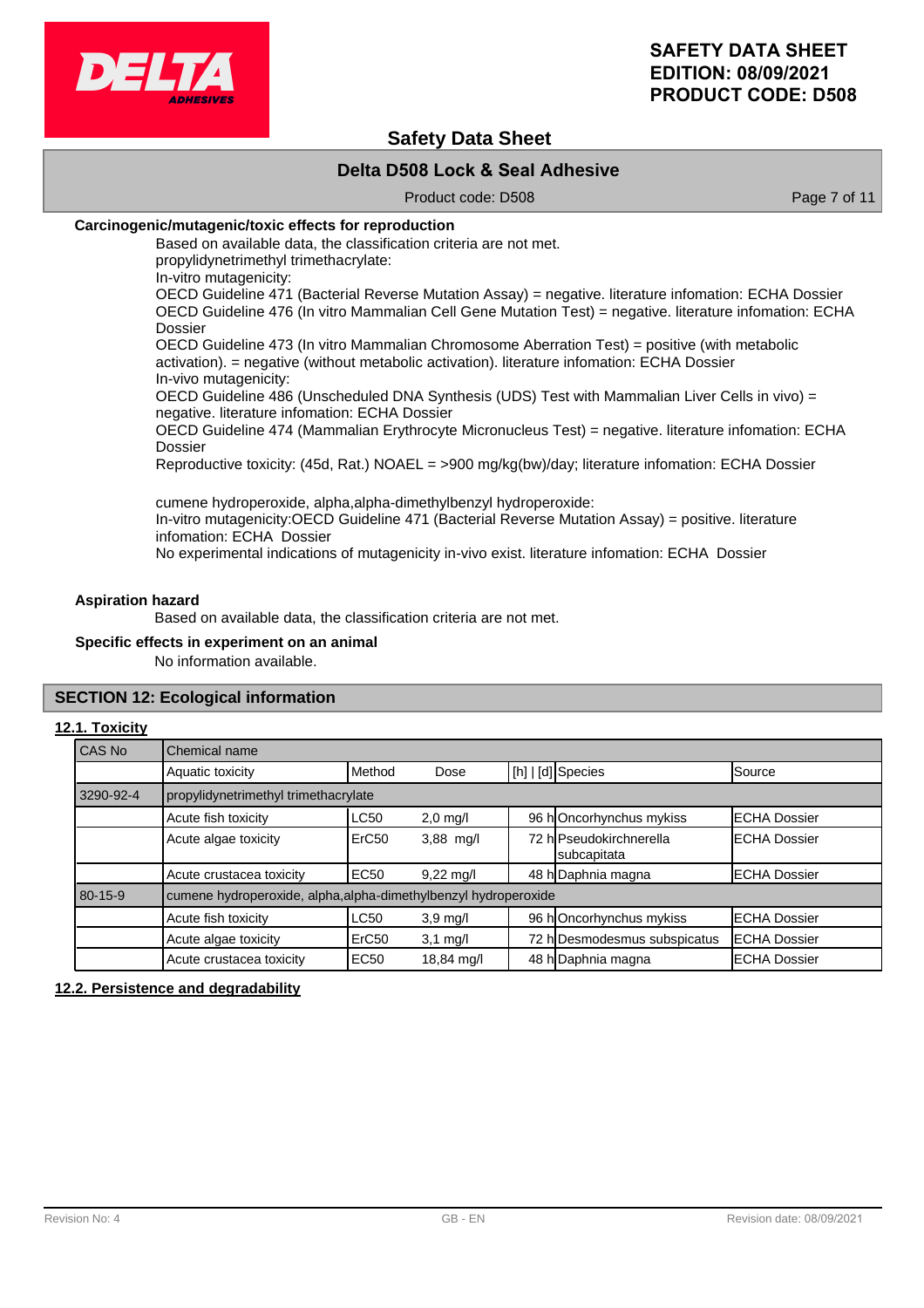

# **Safety Data Sheet**

|               | Delta D508 Lock & Seal Adhesive                                 |           |    |                      |
|---------------|-----------------------------------------------------------------|-----------|----|----------------------|
|               | Product code: D508                                              |           |    | Page 8 of 11         |
| CAS No        | Chemical name                                                   |           |    |                      |
|               | <b>I</b> Method                                                 | Value     | d  | <b>Source</b>        |
|               | Evaluation                                                      |           |    |                      |
| 3290-92-4     | propylidynetrimethyl trimethacrylate                            |           |    |                      |
|               | OECD Guideline 301 B                                            | 53%       | 28 | <b>ECHA Dossier</b>  |
|               | Product is not easily biodegradable.                            |           |    |                      |
| $80 - 15 - 9$ | cumene hydroperoxide, alpha, alpha-dimethylbenzyl hydroperoxide |           |    |                      |
|               | OECD 301B / ISO 9439 / EWG 92/69 Anhang V, C.4-C                | <b>3%</b> | 28 | <b>IECHA Dossier</b> |
|               | Not easily bio-degradable (according to OECD-criteria).         |           |    |                      |

#### **12.3. Bioaccumulative potential**

#### **Partition coefficient n-octanol/water**

| ICAS No        | <b>IChemical name</b>                                           | Log Pow |
|----------------|-----------------------------------------------------------------|---------|
| 3290-92-4      | propylidynetrimethyl trimethacrylate                            | 3,53    |
| $180 - 15 - 9$ | cumene hydroperoxide, alpha, alpha-dimethylbenzyl hydroperoxide | 2,16    |

#### **12.4. Mobility in soil**

No data available

# **12.5. Results of PBT and vPvB assessment**

No data available

#### **12.6. Other adverse effects**

No data available

### **Further information**

Do not empty into drains or the aquatic environment.

# **SECTION 13: Disposal considerations**

#### **13.1. Waste treatment methods**

#### **Advice on disposal**

Waste disposal according to official state regulations. Consult the local waste disposal expert about waste disposal. Cleaned containers may be recycled.

### **Waste disposal number of waste from residues/unused products**

080409 WASTES FROM THE MANUFACTURE, FORMULATION, SUPPLY AND USE (MFSU) OF COATINGS (PAINTS, VARNISHES AND VITREOUS ENAMELS), ADHESIVES, SEALANTS AND PRINTING INKS; wastes from MFSU of adhesives and sealants (including waterproofing products); waste adhesives and sealants containing organic solvents or other dangerous substances Classified as hazardous waste.

#### **Waste disposal number of used product**

WASTES FROM THE MANUFACTURE, FORMULATION, SUPPLY AND USE (MFSU) OF COATINGS (PAINTS, VARNISHES AND VITREOUS ENAMELS), ADHESIVES, SEALANTS AND PRINTING INKS; wastes from MFSU of adhesives and sealants (including waterproofing products); waste adhesives and sealants containing organic solvents or other dangerous substances Classified as hazardous waste. 080409

# **Waste disposal number of contaminated packaging**

WASTE PACKAGING; ABSORBENTS, WIPING CLOTHS, FILTER MATERIALS AND PROTECTIVE CLOTHING NOT OTHERWISE SPECIFIED; packaging (including separately collected municipal packaging waste); packaging containing residues of or contaminated by dangerous substances Classified as hazardous waste. 150110

#### **Contaminated packaging**

Handle contaminated packaging in the same way as the substance itself.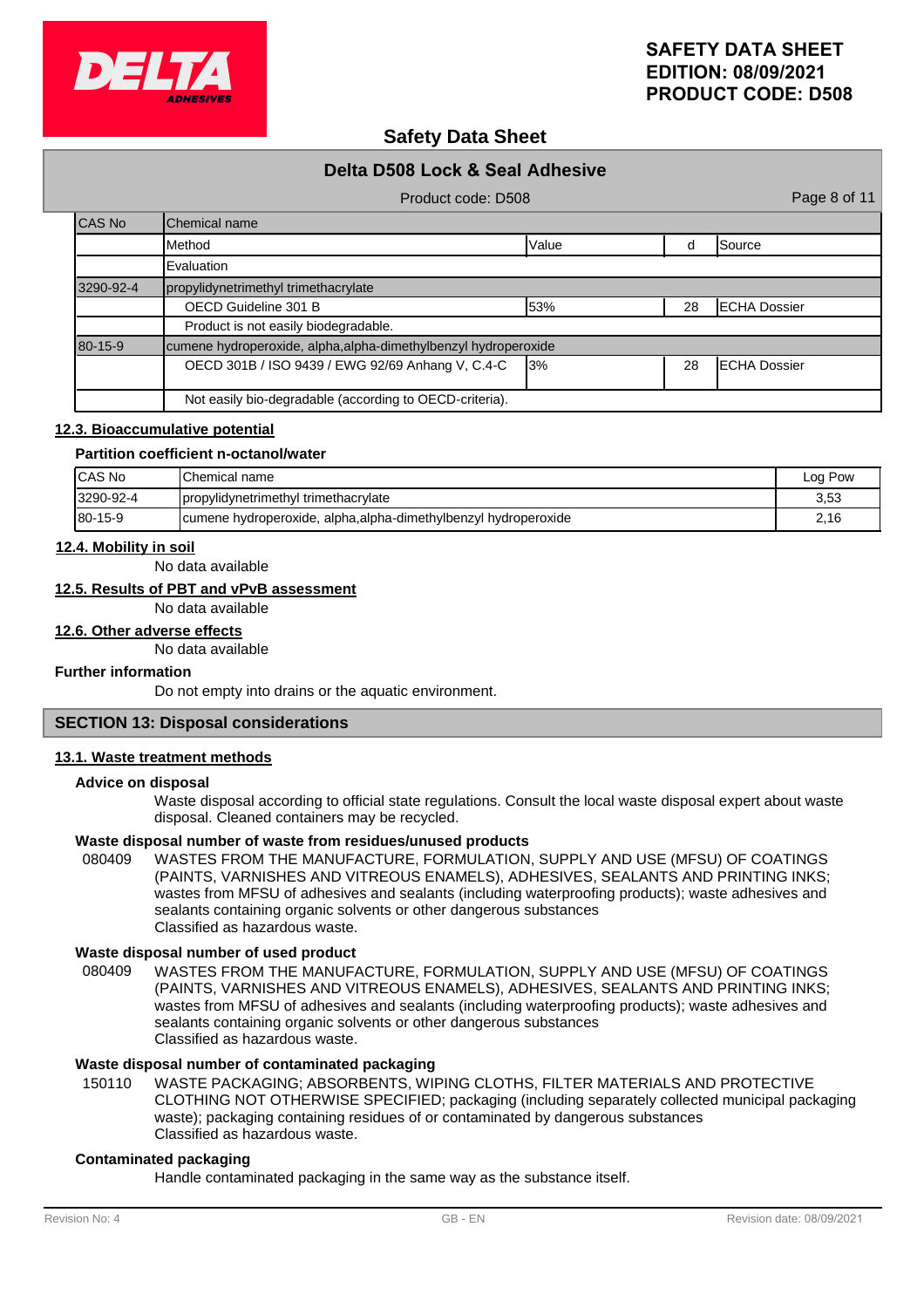

# **Safety Data Sheet**

# **Delta D508 Lock & Seal Adhesive**

Product code: D508 Product code: P508

# **SECTION 14: Transport information**

### **Land transport (ADR/RID)**

**14.1. UN number:** Not restricted

### **Other applicable information (land transport)**

Not restricted

#### **Inland waterways transport (ADN)**

**14.1. UN number:** Not restricted

#### Not restricted **Other applicable information (inland waterways transport)**

**Marine transport (IMDG)**

# **14.1. UN number:** Not restricted

Not restricted **Other applicable information (marine transport)**

# **Air transport (ICAO)**

14.1. UN number: Not restricted

#### Not restricted **Other applicable information (air transport)**

**14.5. Environmental hazards**

ENVIRONMENTALLY HAZARDOUS: no

**14.6. Special precautions for user**

refer to chapter 6-8

# **14.7. Transport in bulk according to Annex II of MARPOL73/78 and the IBC Code**

irrelevant

# **SECTION 15: Regulatory information**

# **15.1. Safety, health and environmental regulations/legislation specific for the substance or mixture**

### **EU regulatory information**

1999/13/EC (VOC): <2 %; VOC Directive 2004/42/EC: <20 g/l

### **Additional information**

The preparation is dangerous in the sense of Directive 1999/45/EC. This preparation is hazardous in the sense of regulation (EC) No 1272/2008 [GHS]. Not subject to regulation 96/82/EC. REACH 1907/2006 Appendix XVII, No 3

### **National regulatory information**

Employment restrictions: Observe employment restrictions for young people. Water contaminating class (D): 3 - highly water contaminating

# **15.2. Chemical safety assessment**

Chemical safety assessments for substances in this mixture were not carried out.

# **SECTION 16: Other information**

### **Changes**

Rev. 1,00, 23.10.2014, Initial release

### **Abbreviations and acronyms**

ADR: Accord européen sur le transport des marchandises dangereuses par Route (European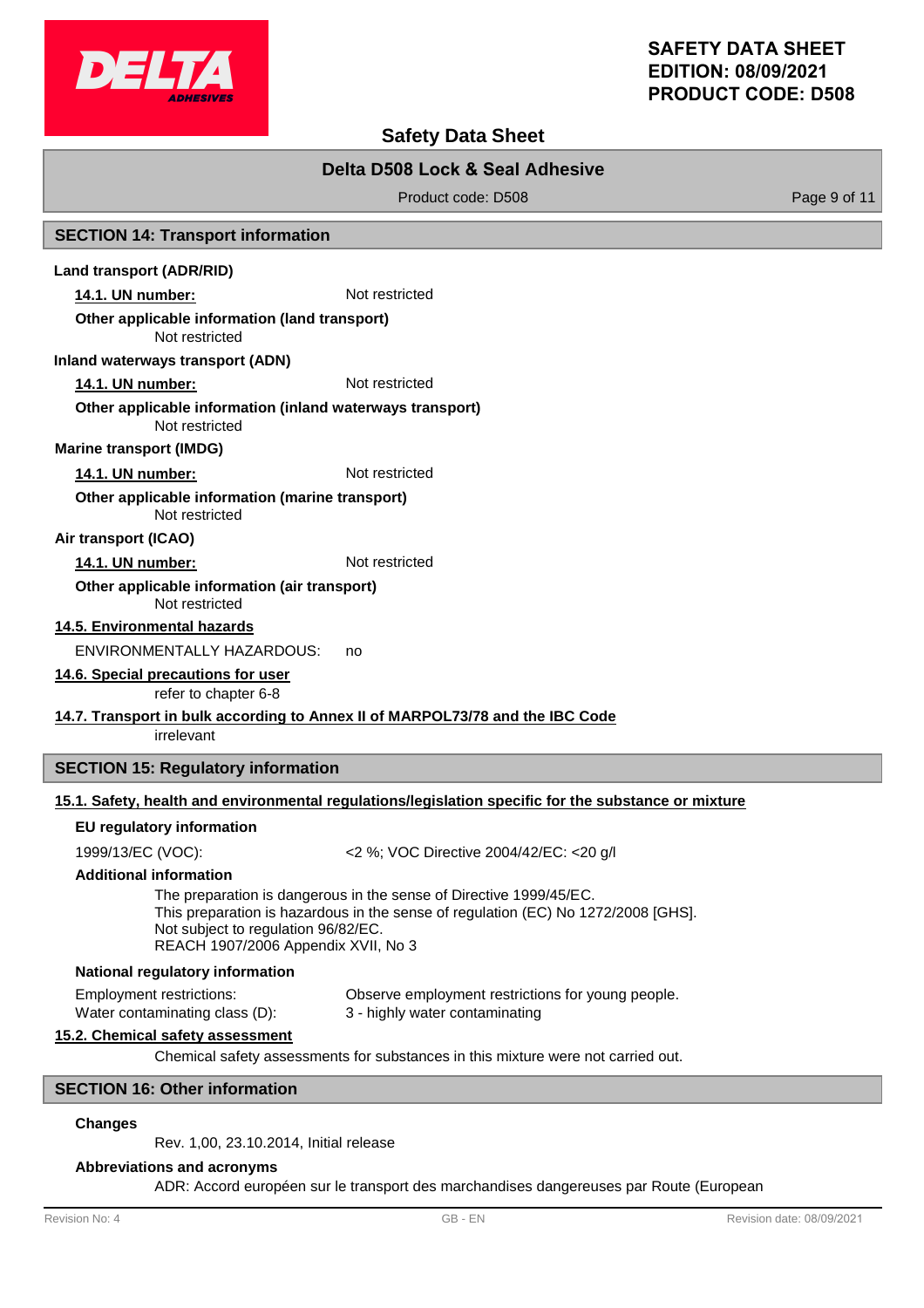

# **Safety Data Sheet Delta**

# **D508 Lock & Seal Adhesive**

Product code: D508 Product code: 0.508

Agreement concerning the International Carriage of Dangerous Goods by Road) RID: Règlement international concernant le transport des marchandises dangereuses par chemin de fer (Regulations Concerning the International Transport of Dangerous Goods by Rail) IMDG: International Maritime Code for Dangerous Goods IATA: International Air Transport Association IATA-DGR: Dangerous Goods Regulations by the "International Air Transport Association" (IATA) ICAO: International Civil Aviation Organization ICAO-TI: Technical Instructions by the "International Civil Aviation Organization" (ICAO) GHS: Globally Harmonized System of Classification and Labelling of Chemicals EINECS: European Inventory of Existing Commercial Chemical Substances CAS: Chemical Abstracts Service (division of the American Chemical Society) LC50: Lethal concentration, 50 percent LD50: Lethal dose, 50 percent NOAEL: No observed adverse effect level

# **Full text of R phrases referred to under Sections 2 and 3**

| 07         | May cause fire.                                                                               |
|------------|-----------------------------------------------------------------------------------------------|
| 21/22      | Harmful in contact with skin and if swallowed.                                                |
| 23         | Toxic by inhalation.                                                                          |
| 25         | Toxic if swallowed.                                                                           |
| 34         | Causes burns.                                                                                 |
| 36/37      | Irritating to eyes and respiratory system.                                                    |
| 36/37/38   | Irritating to eyes, respiratory system and skin.                                              |
| 36/38      | Irritating to eyes and skin.                                                                  |
| 43         | May cause sensitisation by skin contact.                                                      |
| 48/20/22   | Harmful: danger of serious damage to health by prolonged exposure through inhalation and if   |
| swallowed. |                                                                                               |
| 51         | Toxic to aquatic organisms.                                                                   |
| 52         | Harmful to aquatic organisms.                                                                 |
| 52/53      | Harmful to aquatic organisms, may cause long-term adverse effects in the aquatic environment. |
| 53         | May cause long-term adverse effects in the aquatic environment.                               |

#### **Full text of H statements referred to under Sections 2 and 3**

- H<sub>242</sub> Heating may cause a fire.
- H301 Toxic if swallowed.
- H302 Harmful if swallowed.
- H312 Harmful in contact with skin.
- H314 Causes severe skin burns and eye damage.
- H315 Causes skin irritation.
- H317 May cause an allergic skin reaction.
- H319 Causes serious eye irritation.<br>
H331 Toxic if inhaled.
- Toxic if inhaled.
- H335 May cause respiratory irritation.
- H373 May cause damage to organs through prolonged or repeated exposure.
- H411 Toxic to aquatic life with long lasting effects.
- H412 Harmful to aquatic life with long lasting effects.

# **Further Information**

The above information describes exclusively the safety requirements of the product and is based on our present-day knowledge. The information is intended to give you advice about the safe handling of the product named in this safety data sheet, for storage, processing, transport and disposal. The information cannot be transferred to other products. In the case of mixing the product with other products or in the case of processing, the information on this safety data sheet is not necessarily valid for the new made-up material.